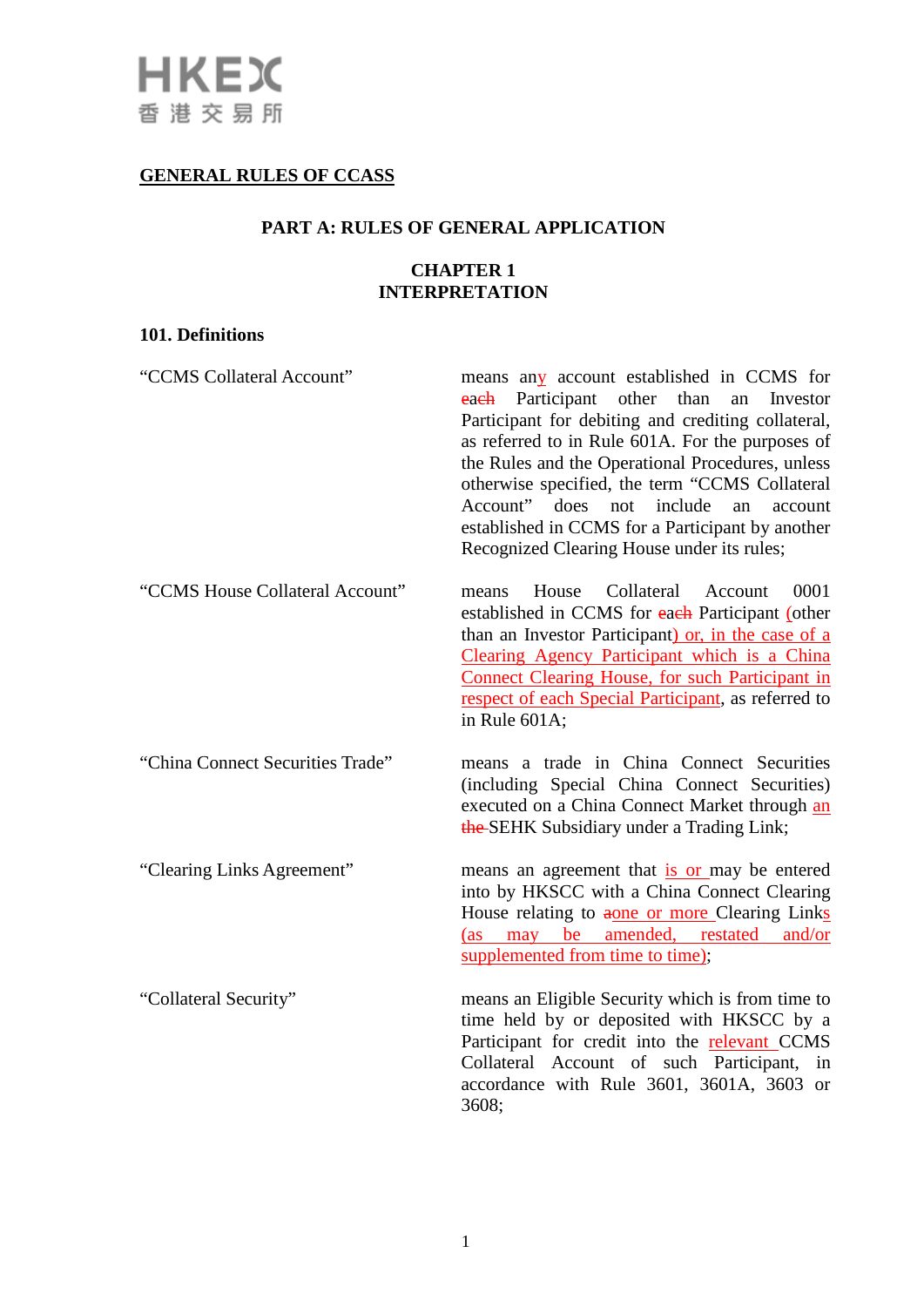

"Forced-Sale Notice" means a notice which may from time to time be issued by HKSCC, the Exchange or the an SEHK Subsidiary to a Participant or an NCP of the Participant, requiring the Participant or the NCP to reduce its or its clients' relevant holdings in a China Connect Security in compliance with any foreign shareholding limit imposed under the applicable laws of Mainland China; "Mainland Business Day" means, in relation to a China Connect Market, a day on which the China Connect Clearing Services relating to the clearing and settlement of China Connect Securities Trades on the China Connect Market are available and CCASS is open for business to China Connect Clearing Participants (except a Saturday, Sunday or a public holiday in either Hong Kong or Mainland China); "Securities-on-hold" means the Eligible Securities allocated to the a Stock Clearing Account of a Clearing Participant (including a Clearing Participant which is a China Connect Clearing Participant) or a Clearing Agency Participant which is a party to a Market Contract by HKSCC under the CNS System, as referred to in Rule 3604 or Rule 4107(viii); "T-day" means, in relation to a transaction in Eligible Securities other than China Connect Securities, the day of the transaction as reported by the Exchange, and in relation to a transaction in China Connect Securities, the day of the transaction as reported by the relevant SEHK Subsidiary, its designated person or the relevant China Connect Clearing House; "Trading day" means, in relation to securities and other products which are traded on the Exchange, a day on which trading is conducted on the Exchange and in relation to China Connect Securities which are traded on a China Connect Market, a day on which trading is conducted on the relevant-China Connect Market via the relevant Trading Link and the China Connect Clearing Services of CCASS in respect of the clearing and settlement of such China Connect Securities are open for use by China Connect Clearing Participants;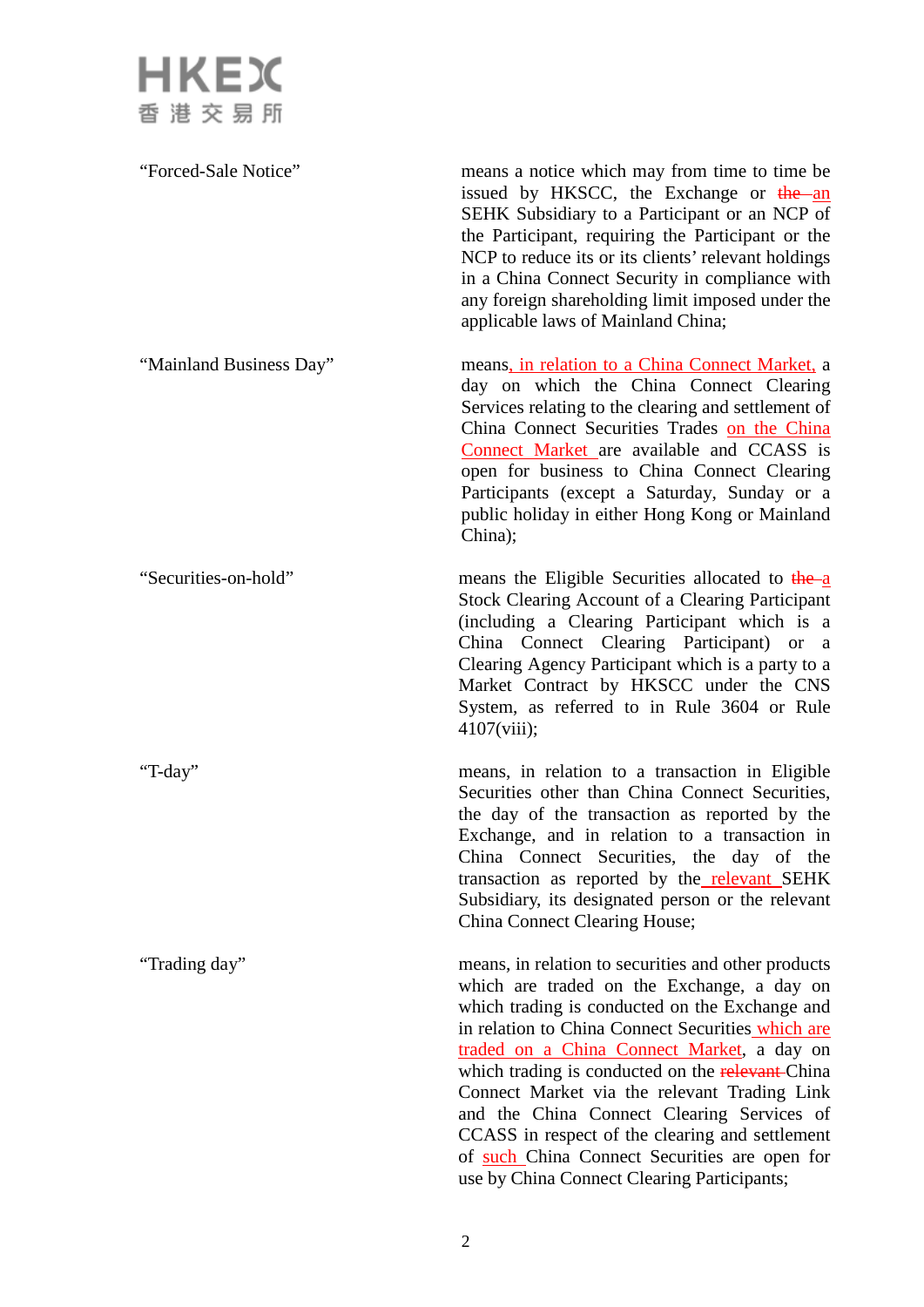

# **CHAPTER 5**

#### **ELIGIBLE SECURITIES AND ELIGIBLE CURRENCIES**

#### **504. Acceptance of Eligible Securities as Collateral Security**

HKSCC shall have absolute discretion to accept or refuse for credit to any CCMS Collateral Account an Eligible Security from a Participant as Collateral Security (i) for the discharge and satisfaction of any Marks, Margin and Collateral obligations of such Participant, (ii) for the discharge and satisfaction of all other obligations and liabilities (actual or contingent) of such Participant to HKSCC arising directly in connection with HKSCC ensuring the settlement of Market Contracts to which such Participant is a party, (iii) for the discharge and satisfaction of all liabilities (actual or contingent) of the Participant to HKSCC arising from a loss of or defects affecting Eligible Securities pursuant to Rule 812, Rule 813, Rule 814 and Rule 815 and (iv) for the discharge and satisfaction of all other obligations (actual or contingent) of such Participant to HKSCC. For the avoidance of doubt, in the case of a Clearing Agency Participant which is a China Connect Clearing House, notwithstanding that any Collateral Security may be credited to a CCMS Collateral Account in respect of the relevant Special Participant, such Collateral Security is provided for the discharge and satisfaction of all obligations and liabilities of such Clearing Agency Participant and not only those in respect of the relevant Special Participant.

# **CHAPTER 6**

## **STOCK ACCOUNTS AND CCMS COLLATERAL ACCOUNTS**

## **601. Stock Clearing Account / Stock Segregated Accounts / Stock Lending Account / Stock Collateral Control Account / TSF Accounts / Stock Account of an Investor Participant**

In the case of a Clearing Participant, HKSCC shall allocate to such Participant in addition to the abovementioned accounts one Stock Collateral Control Account. In the case of a TSF CCASS Participant, HKSCC shall allocate to such Participant in addition to the above mentioned accounts one TSF Principal Account and one TSF Segregated Account. In the case of a Clearing Agency Participant, HKSCC may also allocate to such Participant for participating in CCASS as a China Connect Clearing House one set of the abovementioned accounts and one Stock Collateral Account in respect of each Special Participant for administrative and operational convenience only in connection with the establishment and operation of one or more Clearing Links, and references in the Rules to the Stock Clearing Account, Stock Segregated Accounts, Stock Collateral Control Account or any other Stock Account of, established for, or allocated to a Participant shall, in the case of a Clearing Agency Participant participating in CCASS in its capacity as a China Connect Clearing House, be construed to mean the Stock Clearing Account, Stock Segregated Accounts, Stock Collateral Control Account or any other Stock Account allocated to it in respect of each Special Participant or the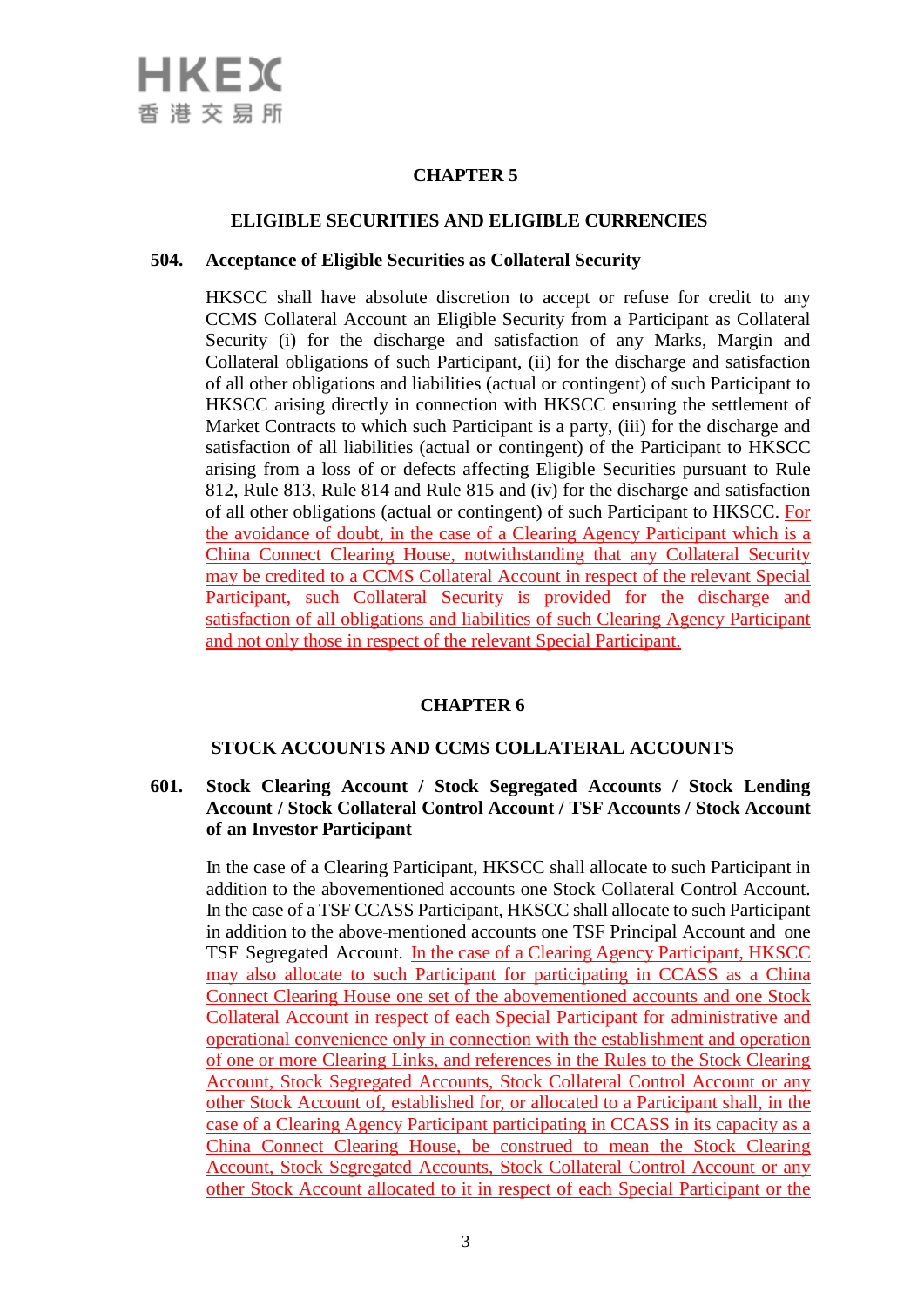

relevant Special Participant, unless the context requires otherwise. An Investor Participant shall be allocated one Stock Clearing Account only.

The operation of the Stock Clearing Account, the Stock Segregated Accounts, the Stock Lending Account, the Stock Collateral Control Account, the TSF Accounts and theany Stock Account of an Investor Participant, including but not limited to the credit or debit entries made thereto, shall be in accordance with the Rules.

## **601A. CCMS Collateral Accounts**

HKSCC shall have the absolute discretion to allocate to each Participant (other than an Investor Participant) or, in the case of a Clearing Agency Participant which is a China Connect Clearing House, to such Participant in respect of each Special Participant one CCMS House Collateral Account and/or any other CCMS Collateral Accounts for administrative and operational convenience only in connection with the establishment and operation of one or more Clearing Links with or without receiving an application from the Participant.

## **CHAPTER 9**

#### **CLEARING SERVICES**

#### **901. Clearance of Exchange Trades**

(i) Provision of Exchange Trades Details

HKSCC may require Clearing Participants and Clearing Agency Participants to provide, or to procure their NCPs or Special Participants to provide, details of Exchange Trades to it, such details to be in such form as may be specified by HKSCC from time to time.

#### **901A. Clearance of China Connect Securities Trades**

(i) Provision of China Connect Securities Trades Details

In relation to China Connect Securities Trades on each Mainland Business Day, details thereof may be reported to HKSCC by the relevant SEHK Subsidiary, its designated person or the relevant China Connect Clearing House.

HKSCC shall be entitled to rely on the accuracy of the details of the China Connect Securities Trades so reported and act on them in accordance with the Rules.

For the avoidance of doubt, HKSCC and the Exchange shall not be responsible for any delays or inaccuracies in relation to the reporting of details of China Connect Securities Trades by the relevant SEHK Subsidiary, its designated person or the relevant China Connect Clearing House to HKSCC.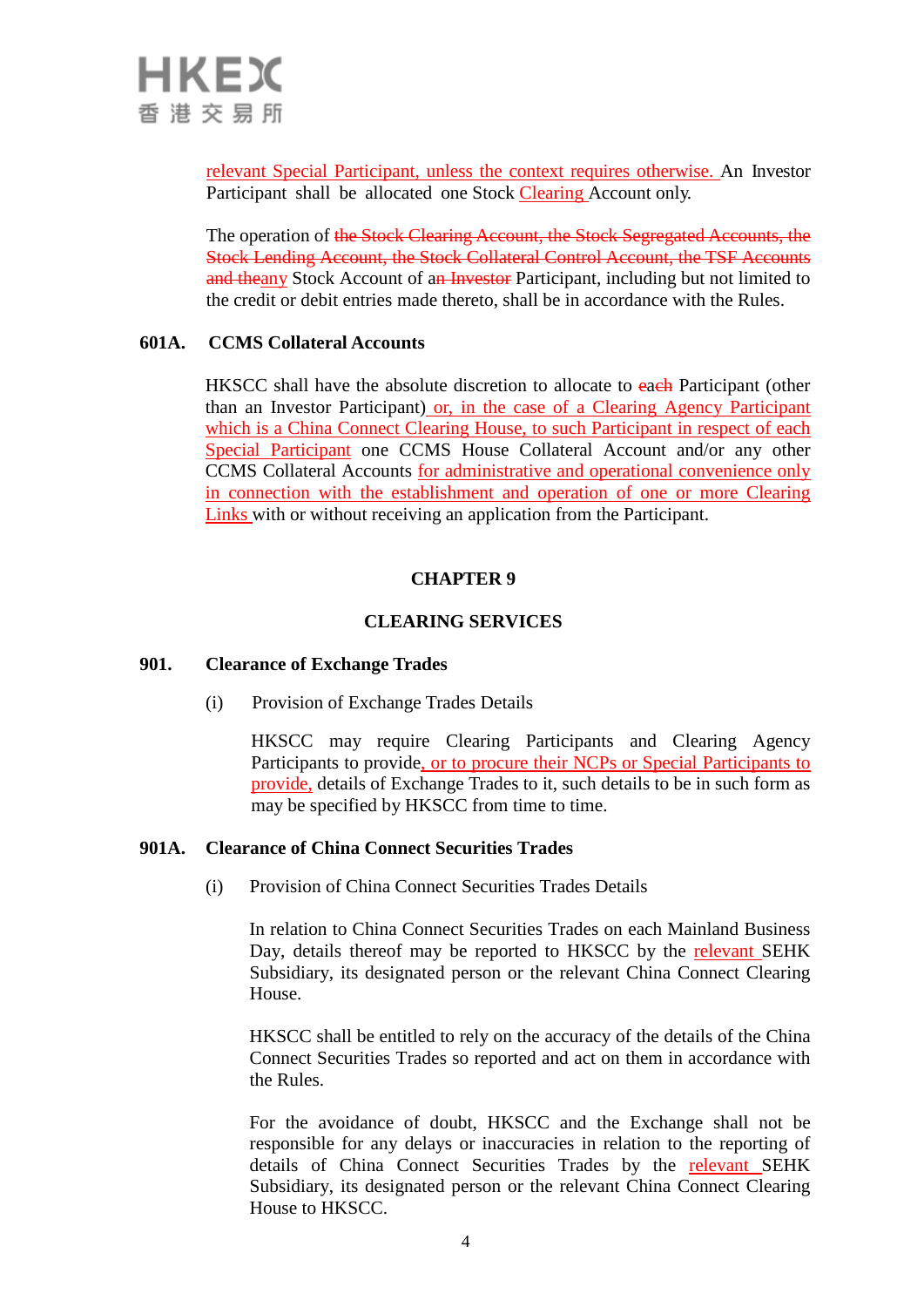# HKEX 香港交易所

# **CHAPTER 12**

#### **MONEY SETTLEMENT SERVICES**

#### **1207. Set-off**

Subject to any applicable Clearing Links Agreement, where a Participant operates or is liable to HKSCC in one or more capacities (including but not limited to being a China Connect Clearing House) and under one or more arrangements (including but not limited to aone or more Clearing Links) under these Rules, and HKSCC terminates the relevant arrangement(s) due to the declaration by HKSCC of an Event of Default in respect of such Participant, then upon such termination, all obligations between the Participant and HKSCC in any capacity or under any arrangement under the Rules to return any settlement guarantee fund, settlement reserve fund or other assets or amounts transferrable or transferred for risk management purposes in respect of the clearing and settlement of any Exchange Trades or China Connect Securities Trades (or the cash equivalent of such assets as determined by HKSCC) shall accelerate and become immediately due and payable, and HKSCC shall be entitled to apply any due and payable amounts owed between itself and such Participant in connection with the settlement or risk management of any Exchange Trades or China Connect Securities Trades and any sums denominated in any currency standing to the credit of any account (including but not limited to any account in Money Ledger or CCMS) with HKSCC of such Participant (in any capacity or under any arrangement) by way of set-off, such that only a net sum shall be payable by or to such Participant, provided that any paid shares held by such Participant on behalf of other persons shall not be included in such application.

## **CHAPTER 25 GUARANTEE FUND**

## **2501. Establishment of Guarantee Fund**

HKSCC may apply any amounts standing to the credit of the Guarantee Fund as a short-term source of liquid funds or otherwise to meet any immediate obligations and liabilities arising out of Market Contracts and/or pursuant to Rules 813, 814, 815 and 816, other than the following:

(b) liabilities between HKSCC and a Clearing Agency Participant which is participating in CCASS pursuant to aone or more Clearing Links as referred to in Chapter 42 for a loss of or defects affecting Eligible Securities pursuant to Rules 813, 814, 815 and/or 816.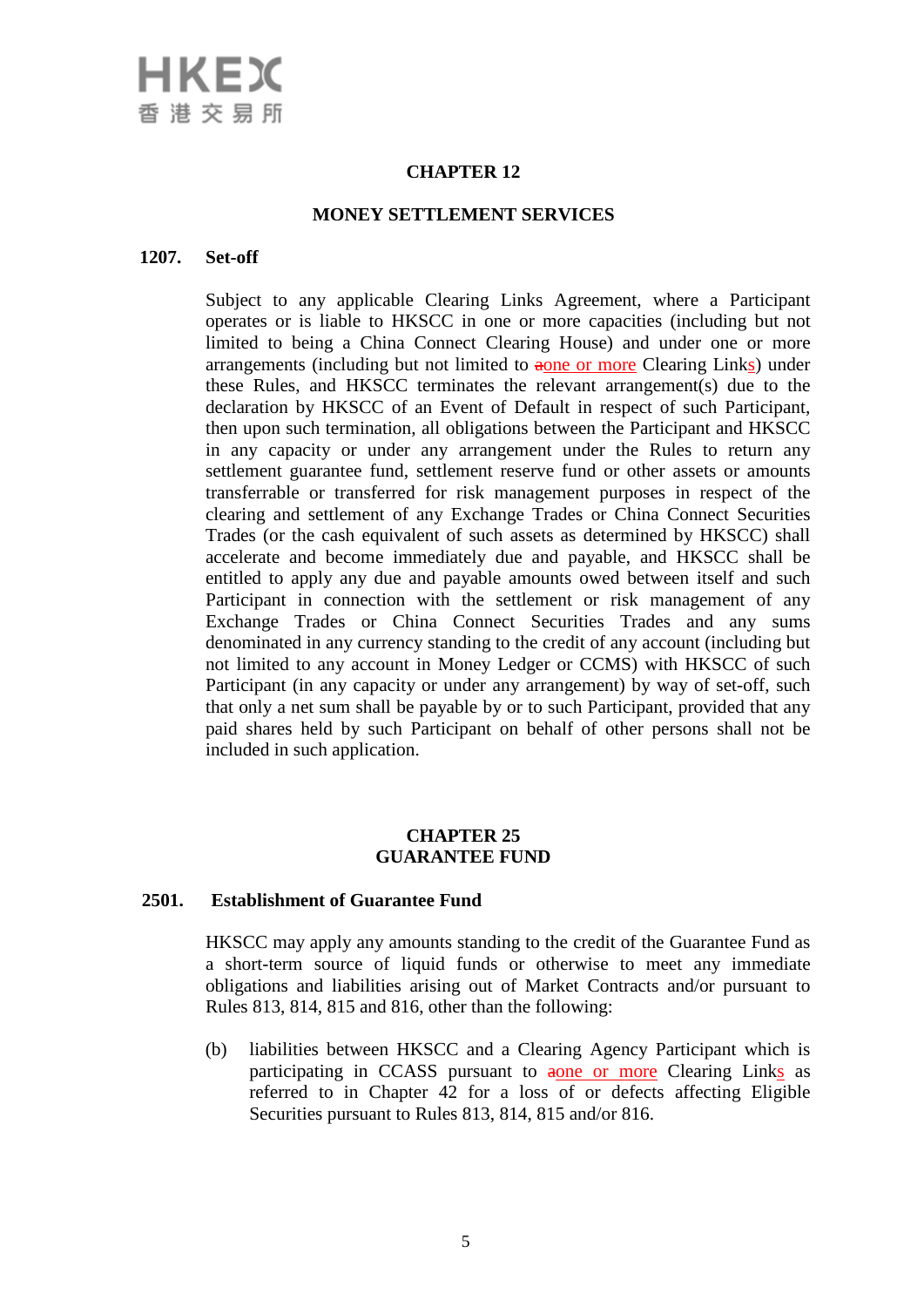

## **PART B: EXCHANGE TRADES AND TRANSACTIONS BETWEEN PARTICIPANTS**

## **CHAPTER 33 CONTINUOUS NET SETTLEMENT SYSTEM**

#### **3301. Novation of Exchange Trades, Clearing Agency Transactions, China Connect Securities Trades and replacement by Market Contracts**

In respect of a China Connect Securities Trade with a China Connect Clearing Participant on one side or each of the two sides of the trade, there shall be created through Novation, simultaneous with the multilateral net settlement process of the relevant China Connect Clearing House, a Market Contract between HKSCC and the China Connect Clearing Participant as described in Rule 4106. The China Connect Clearing Participant and HKSCC will act as principals to such contract. To a buying China Connect Clearing Participant, HKSCC will be the seller and to a selling China Connect Clearing Participant, HKSCC will be the buyer.

#### **3303. Daily netting**

Immediately upon Novation, the obligations to deliver Eligible Securities between HKSCC and each Clearing Participant or Clearing Agency Participant, as the case may be, under Market Contracts in respect of the same issue of Eligible Securities and having the same settlement date (and in the case of a Clearing Agency Participant, in respect of the same Special Participant) shall be set-off against each other and settlement of the net delivery obligation of a Clearing Participant or a Clearing Agency Participant in respect of the same Special Participant, as the case may be, or HKSCC in that issue, shall take place in accordance with the Rules. For the avoidance of doubt, prior to the occurrence of an Event of Default in respect of a Clearing Agency Participant, its rights and obligations in respect of a Special Participant shall not be set off against its rights and obligations in respect of another Special Participant.

#### **3304. Cross-day netting**

In accordance with the Operational Procedures, the obligation to deliver Eligible Securities by a Clearing Participant or Clearing Agency Participant, as the case may be, arising out of Market Contracts in respect of an issue of Eligible Securities (and in the case of a Clearing Agency Participant, in respect of the same Special Participant) on a particular Settlement Day shall be offset against any previously unsettled obligations to deliver Eligible Securities by HKSCC to itthem arising out of Market Contracts in the same issue and in the case of a Clearing Agency Participant, in respect of the same Special Participant (or added to any previously unsettled obligations to deliver such Eligible Securities by itthem to HKSCC, as the case may be) and vice versa.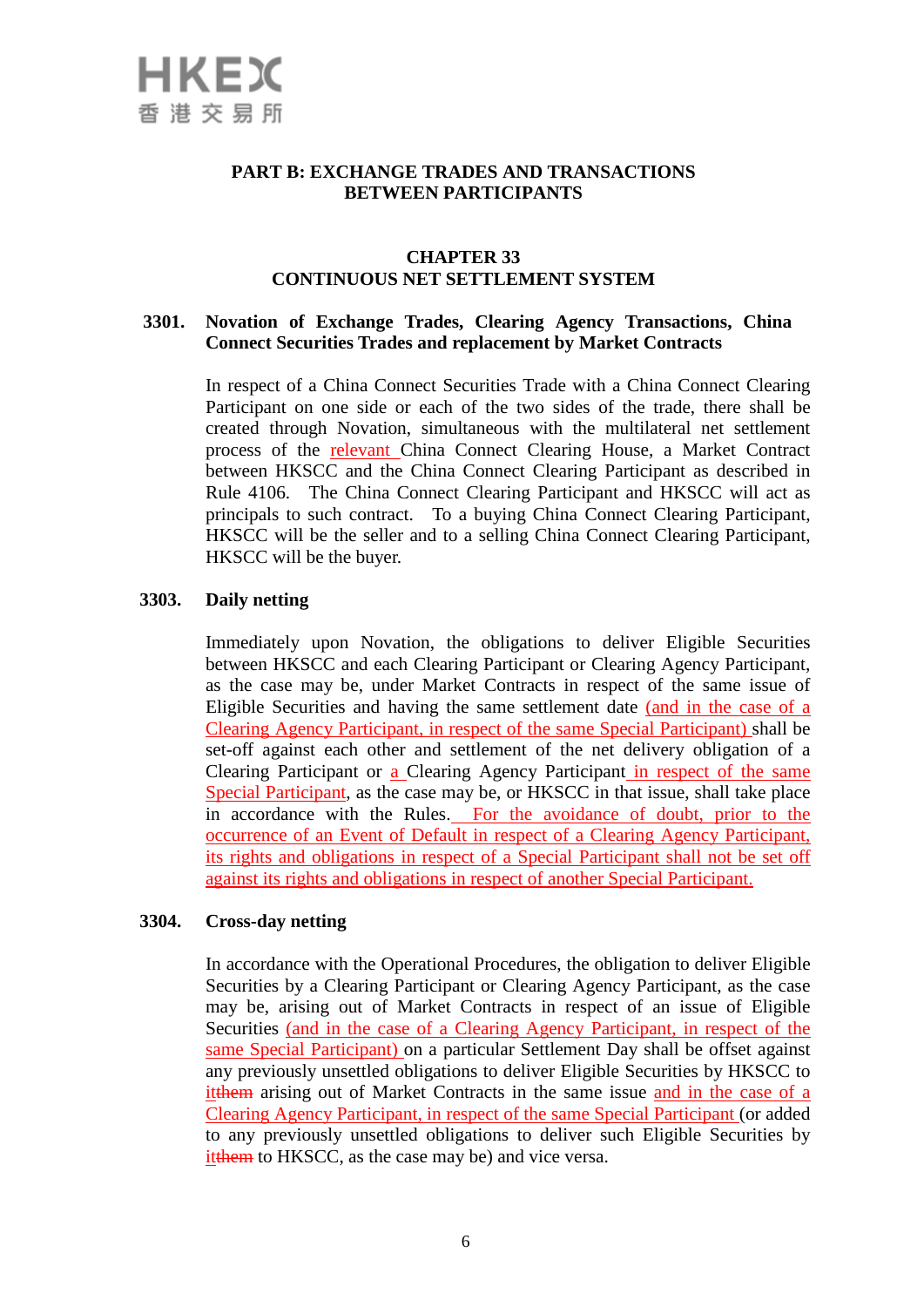# **CHAPTER 35 LATE DELIVERY OF SECURITIES - CNS SYSTEM**

## **3501A. Default fee and Buy-in for China Connect Securities**

For the purpose of paragraph (ii) of this Rule 3501A, HKSCC may on behalf of that Participant instruct its authorized brokers to assist in executing such Buy-in via the relevant Trading Link. HKSCC reserves the right to disclose the name and other details of such Participant to its authorized brokers assisting in effecting the Buy-in together with such details of the relevant Market Contract in respect of which a Buy-in is to be effected as HKSCC deems fit.

HKSCC may grant an exemption from or suspend a Buy-in on behalf of a China Connect Clearing Participant on T+1 in accordance with the Operational Procedures.

The China Connect Clearing Participant to whom an exemption from a Buy-in is granted shall be obliged to settle the overdue short positions for which exemption is granted by day-end of T+1. In the event that such Participant fails to do so for whatever reason, HKSCC may consider executing on behalf of such Participant a Buy-in on  $T+2$  (or, if it is not practicable to do so on  $T+2$ , at any time thereafter) in its absolute discretion as it may think fit up to the outstanding quantity, rounded up to the nearest Board Lot if the quantity is not in full Board Lots.

## **CHAPTER 36 RISK MANAGEMENT MEASURES - CNS SYSTEM**

# **3601A. Margin**

HKSCC shall be entitled from time to time and at any time to compute Margin on all unsettled Market Contracts (whether or not due for settlement) using the formula set forth in the Operational Procedures or such other methods and assumptions as HKSCC may from time to time consider appropriate. Unless HKSCC otherwise specifies, Margin will be computed with reference to the Margining Position of a Clearing Participant or Clearing Agency Participant. For a Clearing Agency Participant which is a China Connect Clearing House, Margin will be computed with reference to the Margining Position of unsettled Market Contracts arising from Exchange Trades that are executed by each of its Special Participants separately. Such Margining Position will be determined by HKSCC in accordance with the Operational Procedures.

## **3602. Collateral**

HKSCC shall be entitled from time to time to require a Clearing Participant or a Clearing Agency Participant to provide on demand collateral (including Concentration Collateral and Collateral required under Rule 4107(iii)) or additional collateral in such form, to such extent and in such manner as is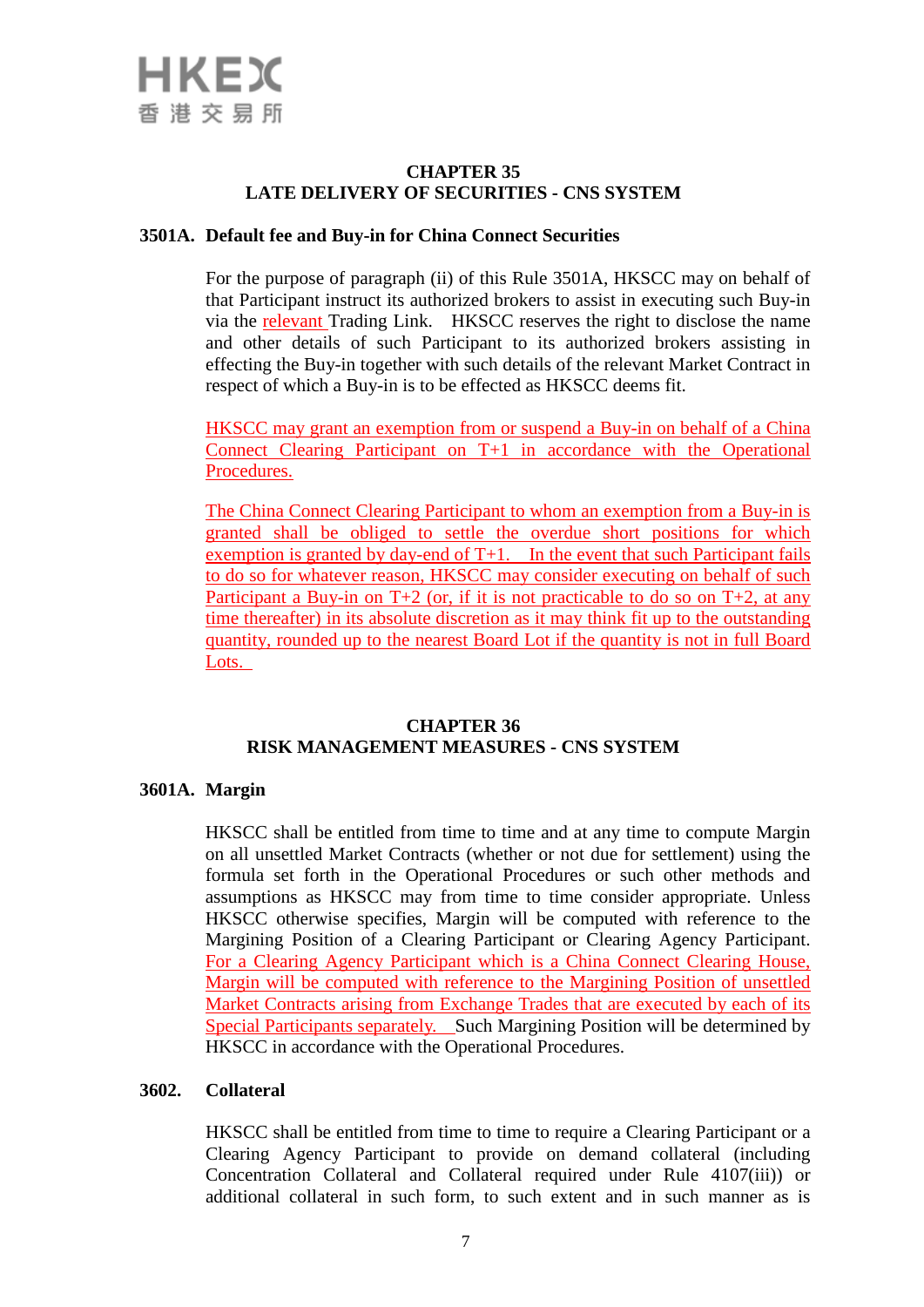# HKEX 香港交易所

determined by HKSCC to be appropriate by reference to, inter alia, the level of exposure of such Participant to HKSCC (including, but not limited to, the risks associated with the effecting of Closing-out Contracts pursuant to Rule 3607 or  $4107(x)$ , the risks of effecting Buy-ins pursuant to Rule 3501 or 3501A in the event of a default by the Participant, and the risks associated with the clearing and settlement of China Connect Securities Trades and in the case of a Clearing Agency Participant which is a China Connect Clearing House, the risks associated with the clearing and settlement of Exchange Trades in respect of each of its Special Participants) and such other matters as HKSCC shall consider relevant, all in accordance with the Rules.

# **3602A. Mainland Settlement Deposit and Mainland Security Deposit**

Each China Connect Clearing Participant shall on demand provide to HKSCC such amount of Mainland Settlement Deposit and Mainland Security Deposit for each China Connect Market as may from time to time be determined by HKSCC to be payable by the China Connect Clearing Participant in respect of its or its NCPs' China Connect Securities Trades on that China Connect Market.

HKSCC shall be entitled from time to time and at any time to compute Mainland Settlement Deposit and Mainland Security Deposit using the formulae set forth in the Operational Procedures or such other methods and assumptions as HKSCC may consider appropriate. Unless HKSCC otherwise specifies, in respect of each China Connect Market, (i) Mainland Settlement Deposit will be computed with reference to the buy turnover in China Connect Securities and any overdue short CNS stock positions in China Connect Securities of a China Connect Clearing Participant and its NCPs on that China Connect Market and the sell turnover in China Connect Securities that are executed on that China Connect Market by the China Connect Clearing Participant and its NCPs for Special Segregated Accounts; and (ii) Mainland Security Deposit will be computed with reference to the net settlement amount in China Connect Securities Trades of the China Connect Clearing Participant and its NCPs on that China Connect Market under the CNS System.

# **3603A. Marks, Margin and Collateral in the form of cash**

Cash in Hong Kong dollar and other currencies provided by a Clearing Participant or Clearing Agency Participant to HKSCC pursuant to Rules 3601, 3601A, 3602 and/or 3603 are amounts paid by the Participant to HKSCC. Such amounts shall be recorded as credit entries in the CCMS House Collateral Account (or any other CCMS Collateral Account as determined by HKSCC) established for allocated to the Participant or, in the case of a Clearing Agency Participant which is a China Connect Clearing House, to such Clearing Agency Participant in respect of the relevant Special Participant. The only obligation of HKSCC to the Participant in respect of such amounts shall be to pay the Participant an amount equal to the balance remaining after satisfaction of all obligations and liabilities (actual or contingent) of such Participant to HKSCC.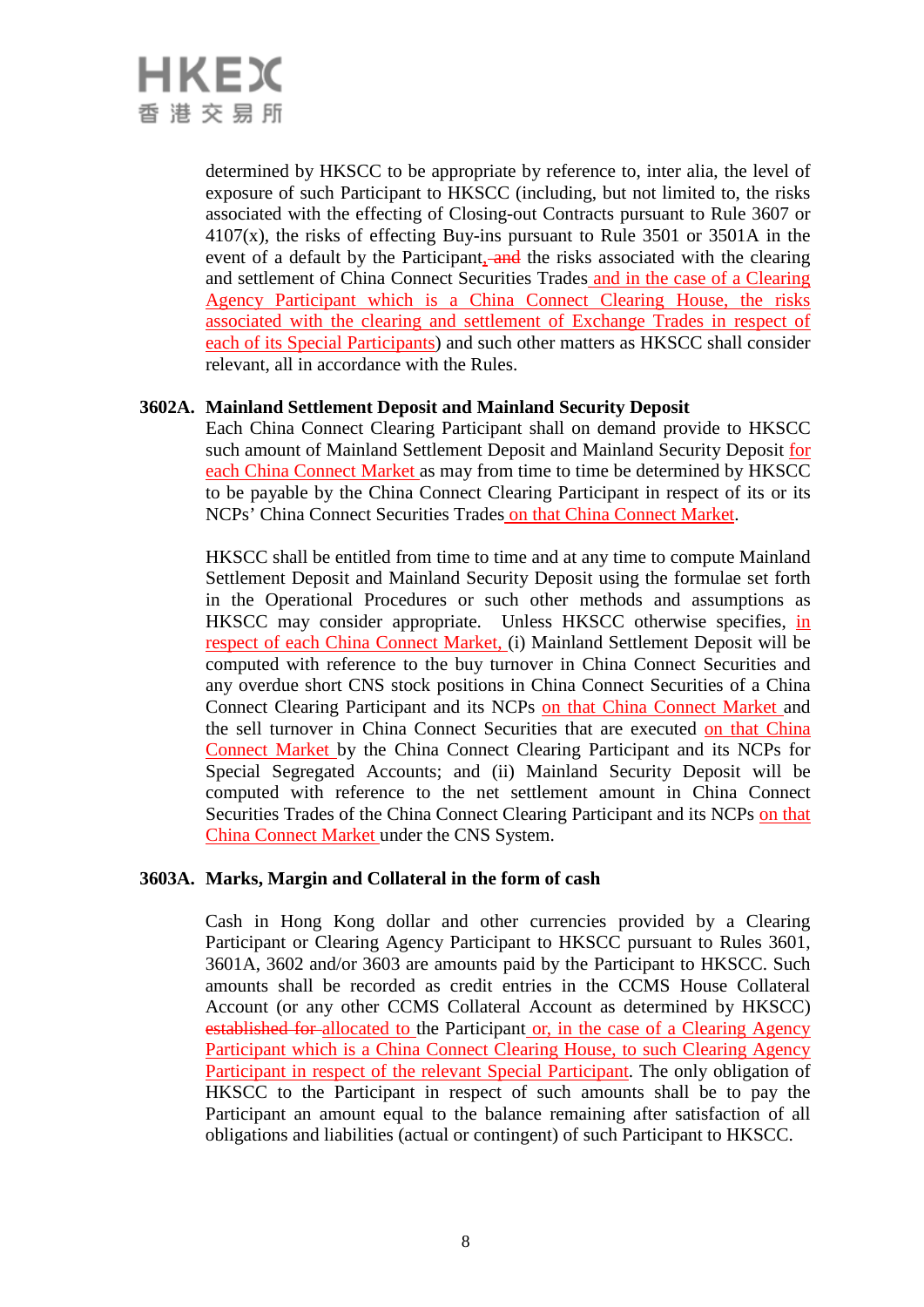

## **CHAPTER 37 DEFAULT RULES - CNS SYSTEM**

#### **3701. Events of Default**

then on the occurrence of any one or more of such events (each an "Event of Default"), in its absolute discretion, HKSCC shall be entitled then or at any time thereafter whilst such event is, in the opinion of HKSCC, continuing unremedied, to take any one or more of the actions referred to in Rule 3702.

In the case of a China Connect Clearing Participant clearing China Connect Securities Trades for one or more China Connect Markets, if an Event of Default occurs in connection with the clearing and settlement obligations of such China Connect Clearing Participant in respect of any Eligible Securities (including but not limited to China Connect Securities), HKSCC shall be entitled to take any one or more actions referred to in Rule 3702 in respect of all of the unsettled Market Contracts to which such China Connect Clearing Participant is a party, all of the Marks, Margin, Collateral, Collateral Security, Specific Cash Collateral, Charged Property, Mainland Settlement Deposit, Mainland Security Deposit and all other security furnished by such China Connect Clearing Participant, to discharge and satisfy all obligations and liabilities of such China Connect Clearing Participant to HKSCC, whether in respect of a China Connect Market or otherwise.

In the case of a Clearing Agency Participant which is a China Connect Clearing House, if an Event of Default occurs in connection with the clearing and settlement obligations of such Clearing Agency Participant in respect of any of its designated Special Participants, HKSCC shall be entitled to take any one or more of the actions referred to in Rule 3702 in respect of all of the unsettled Market Contracts to which such Clearing Agency Participant is a party, all of the Marks, Margin, Collateral, Collateral Security, Specific Cash Collateral, Charged Property and other security furnished by such Clearing Agency Participant and all of the Stock Clearing Accounts allocated to the Clearing Agency Participant in respect of all of its designated Special Participants, to discharge and satisfy all obligations and liabilities of such Clearing Agency Participant to HKSCC in respect of all of its Special Participants.

## **CHAPTER 41 CHINA CONNECT CLEARING SERVICES**

#### **4101. Cross-boundary Clearing Links**

HKSCC and a China Connect Clearing House may enter into a Clearing Links (a) to facilitate the clearing and settlement of securities trades which are executed on a China Connect Market by or for Exchange Participants under a Trading Link, including China Connect Securities; and (b) to provide depository, nominee and other services to Participants in respect of such securities.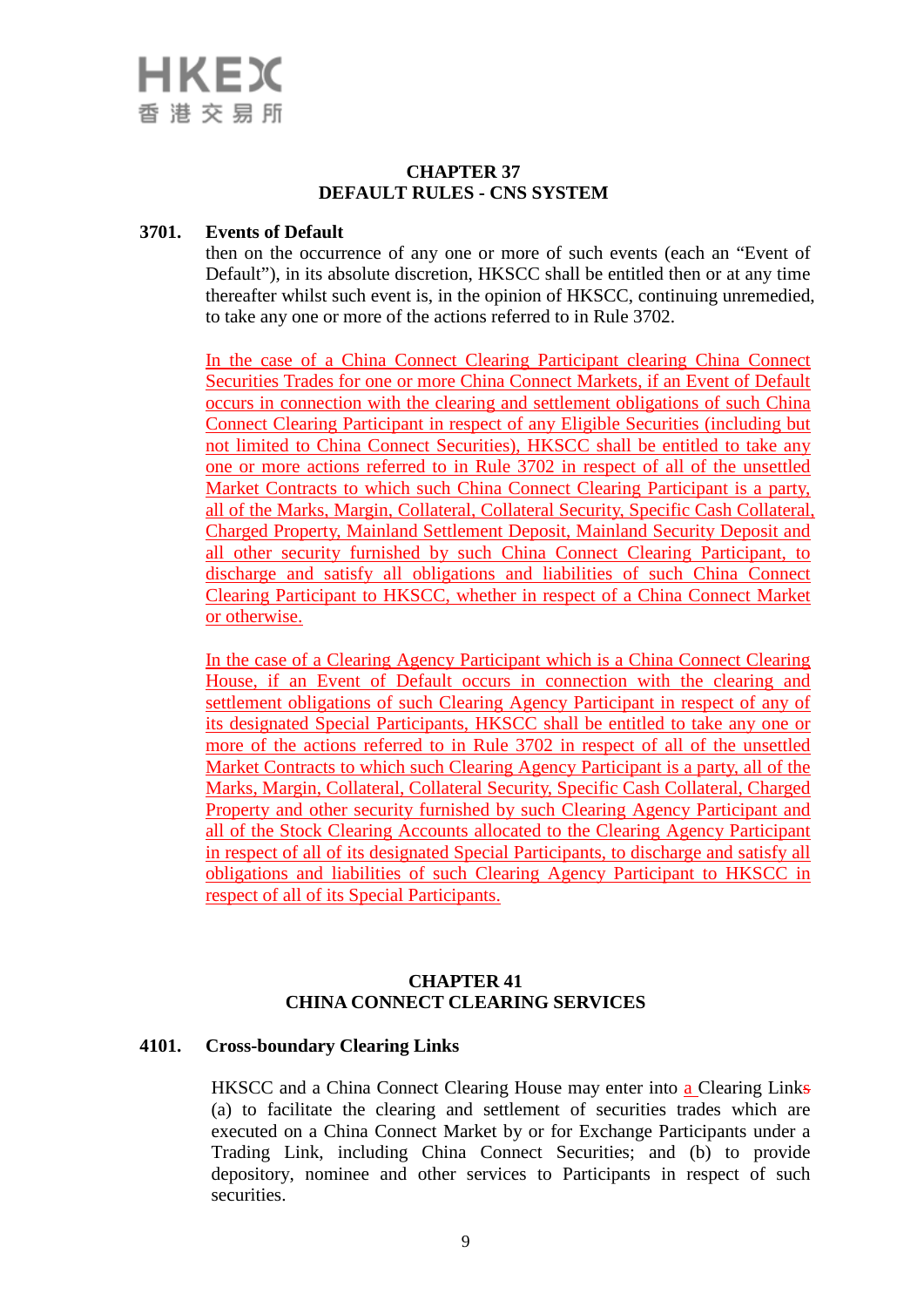

## **4104. General Clearing Participants as China Connect Clearing Participants**

A General Clearing Participant which is a China Connect Clearing Participant and which intends to clear and settle China Connect Securities Trades for NCPs which are China Connect Exchange Participants shall:

- (i) ensure that the Clearing Agreement it enters into with each such NCP includes an obligation on its part to settle China Connect Securities Trades. Such General Clearing Participant should bring its NCPs' attention to the special features and restrictions of the China Connect Securities Trades as highlighted in paragraph (vi) below with regard to the execution of selling orders for China Connect Securities via the Trading Links, HKSCC's powers and other matters as set out in this Chapter 41;
- (vi) designate its CCASS stock accounts, which may either be its stock accounts or specific SSAs with Statement Service, to such NCPs for the purposes of maintaining their holdings of China Connect Securities in CCASS and for facilitating the determination of the maximum amount of China Connect Securities that may be sold by an NCP on a particular Trading day. Subject to the Rules and the Exchange Rules, a General Clearing Participant shall ensure that such account designation is performed accurately and properly, and shall have measures in place to ensure that each of its NCPs will not place or execute selling orders for any China Connect Security via the relevant Trading Link such that the aggregate selling quantity of such China Connect Security on a Trading day is in excess of the aggregate holding of the China Connect Security in the CCASS stock account(s) designated to the NCP as of the end of the immediately preceding batch-settlement run of Settlement Instructions on China Connect Securities effected by HKSCC.

## **4106. Clearing and settlement of China Connect Securities Trades**

- (b) In relation to any China Connect Securities Trade executed by the relevant SEHK Subsidiary for a China Connect Exchange Participant with a member of the relevant China Connect Market, HKSCC and the relevant China Connect Clearing Participant agrees that:
	- (i) the rights and obligations of the parties to the China Connect Securities Trade (or of their respective participants of the relevant China Connect Clearing House, if the relevant party is not itself a participant of the China Connect Clearing House) shall be transferred to the China Connect Clearing House, which becomes substituted as the sole settlement counterparty of each of the buyer and seller of the China Connect Securities Trade, in accordance with the rules of the relevant China Connect Clearing House;
- (c) In relation to any China Connect Securities Trade executed between the an SEHK Subsidiary for a China Connect Exchange Participant on the one side and the an SEHK Subsidiary for another China Connect Exchange Participant on the other side: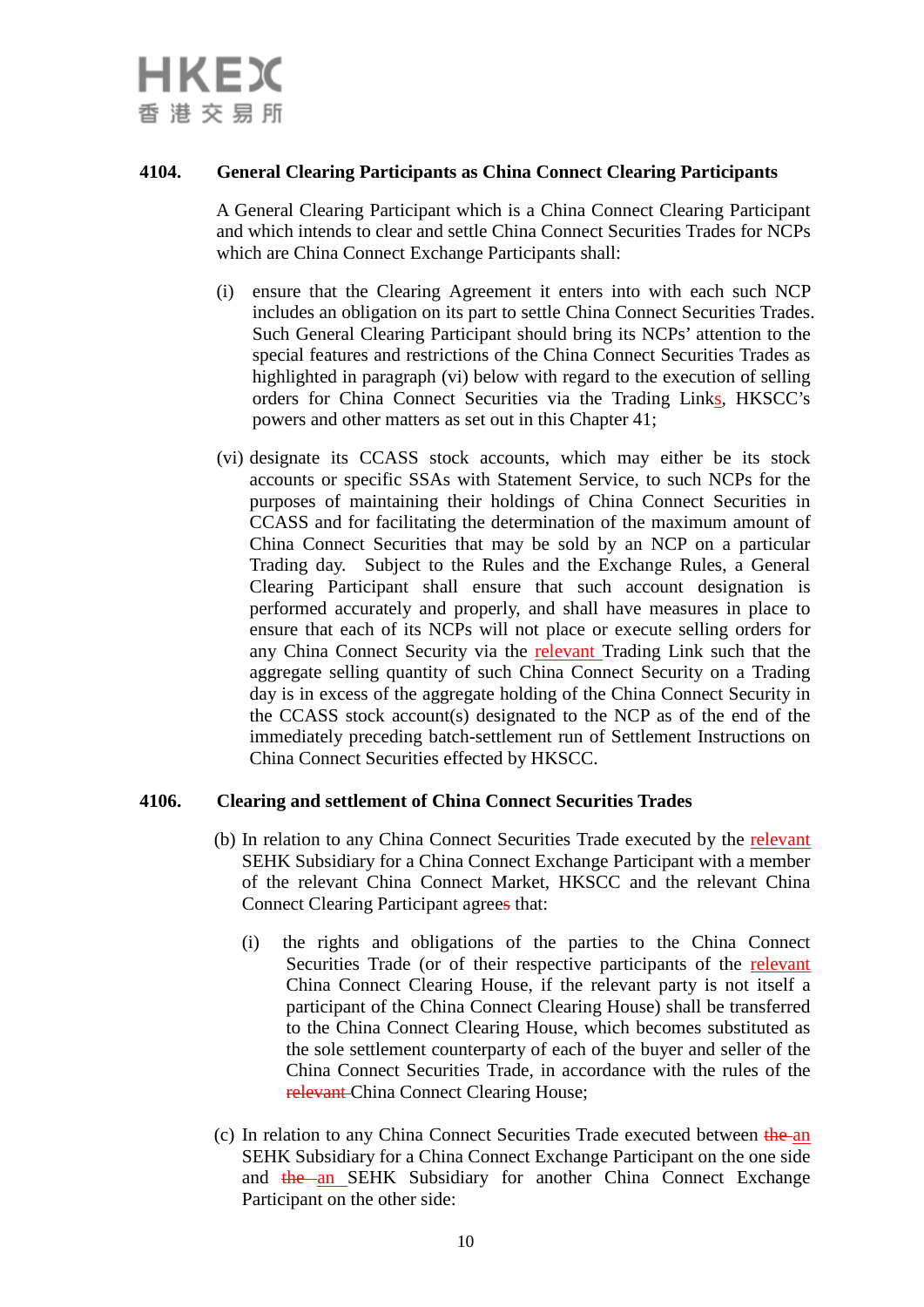# **4107. Risk Management Measures applicable to China Connect Securities Trades**

# **i. Mainland Settlement Deposit and Mainland Security Deposit**

Each China Connect Clearing Participant shall on demand provide to HKSCC such amount of Mainland Settlement Deposit and Mainland Security Deposit for each China Connect Market as may from time to time be determined by HKSCC to be payable by the China Connect Clearing Participant in respect of its or its NCPs' China Connect Securities Trades on that China Connect Market.

HKSCC shall be entitled from time to time and at any time to compute Mainland Settlement Deposit and Mainland Security Deposit using the formulae set forth in the Operational Procedures or such other methods and assumptions as HKSCC may consider appropriate. Unless HKSCC otherwise specifies, in respect of each China Connect Market, (i) Mainland Settlement Deposit will be computed by reference to the buy turnover in China Connect Securities and any overdue short CNS stock positions in China Connect Securities of a China Connect Clearing Participant and its NCPs on that China Connect Market and the sell turnover in China Connect Securities that are executed on that China Connect Market by the China Connect Clearing Participant and its NCPs for Special Segregated Accounts; and (ii) Mainland Security Deposit will be computed by reference to the net settlement amount in China Connect Securities Trades of the China Connect Clearing Participant and its NCPs on that China Connect Market under the CNS System.

# **4110. Compliance with applicable laws and the Rules**

## **iv. Shareholding restrictions**

In the event that HKSCC, the Exchange or the an SEHK Subsidiary is notified by the relevant China Connect Market, China Connect Clearing House or governmental, regulatory or competent authority that HKSCC's holding in a China Connect Security for Participants has caused any foreign shareholding limit to be exceeded in breach of any applicable law, HKSCC shall have the power to require Participants, as determined by HKSCC on a last-in-first-out basis, to reduce such amount of holdings in their respective Stock Accounts within such time period as may be required by HKSCC such that the applicable foreign shareholding limit will no longer be exceeded.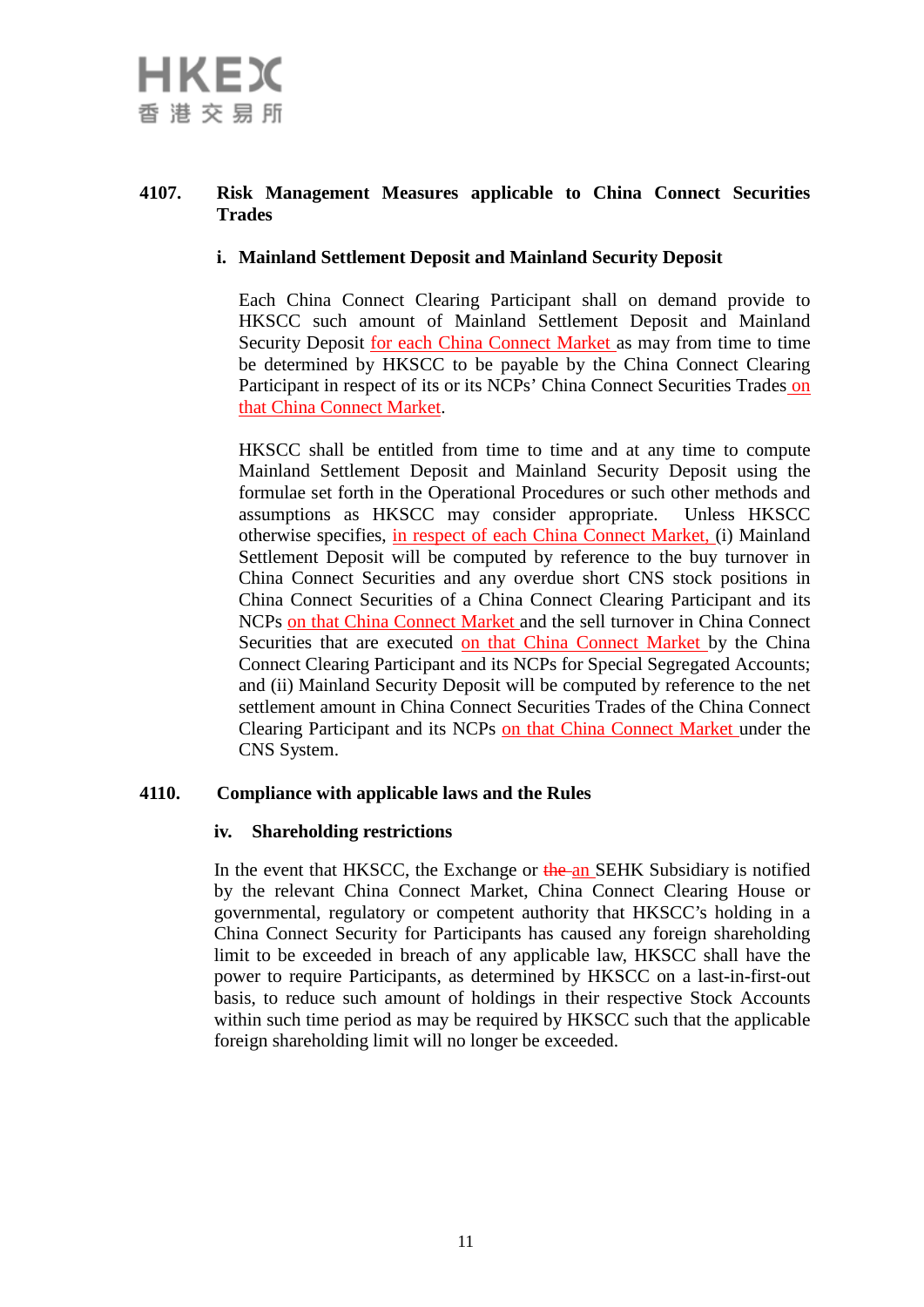## **CHAPTER 42 CHINA CONNECT CLEARING HOUSES**

## **4201. Cross-boundary Clearing Links in relation to Exchange Trades**

HKSCC and a China Connect Clearing House may enter into a Clearing Link under which China Connect Clearing Services may be provided by HKSCC to Participants pursuant to Chapter 41 in respect of China Connect Securities Trades that are executed by the an SEHK Subsidiary on a China Connect Market. HKSCC and a China Connect Clearing House may also enter into a Clearing Link to enable such China Connect Clearing House to provide clearing, settlement, depository, nominee and other services to its participants in respect of Exchange Trades in SEHK Securities that are executed by a Special Participant on the Exchange.

## **4205. Clearance of Exchange Trades by China Connect Clearing Houses**

A China Connect Clearing House which has been approved by HKSCC under Rule 4204 may participate in CCASS as a Clearing Agency Participant and clear and settle Exchange Trades in SEHK Securities that are executed by one or morea Special Participants, subject to these Rules.

A China Connect Clearing House may clear and settle Exchange Trades in SEHK Securities for in respect of a designated Special Participants only. It shall not clear and settle Exchange Trades in non-SEHK Securities or for in respect of a participant of the Exchange other than thea Special Participant designated by the China Connect Clearing House and with whom it has entered into a Clearing Agreement. The China Connect Clearing House shall ensure that any suchthe Clearing Agreement to which it is a party, and all subsequent agreements to amend the Clearing Agreement do not contain any provision which is inconsistent with the Rules. The China Connect Clearing House shall, at the request of HKSCC, supply it with a certified copy of eachthe executed Clearing Agreement.

A China Connect Clearing House shall not be entitled to decline to settle and clear any Exchange Trades in SEHK Securities that are executed by any of its designated Special Participants.

Clearance of Exchange Trades by a China Connect Clearing House for in respect of aits designated Special Participants shall be in accordance with the Rules, including Rule 901. A China Connect Clearing House may, subject to HKSCC's approval, have one separate set of Stock Accounts (including a separate Stock Clearing Account, Stock Collateral Control Account and separate Stock Segregated Accounts) in respect of each designated Special Participant. Subject to the Rules, Exchange Trades cleared by a China Connect Clearing House forin respect of itsa designated Special Participants are to be cleared and settled in CCASS under the CNS System and novated in accordance with Rule 3301.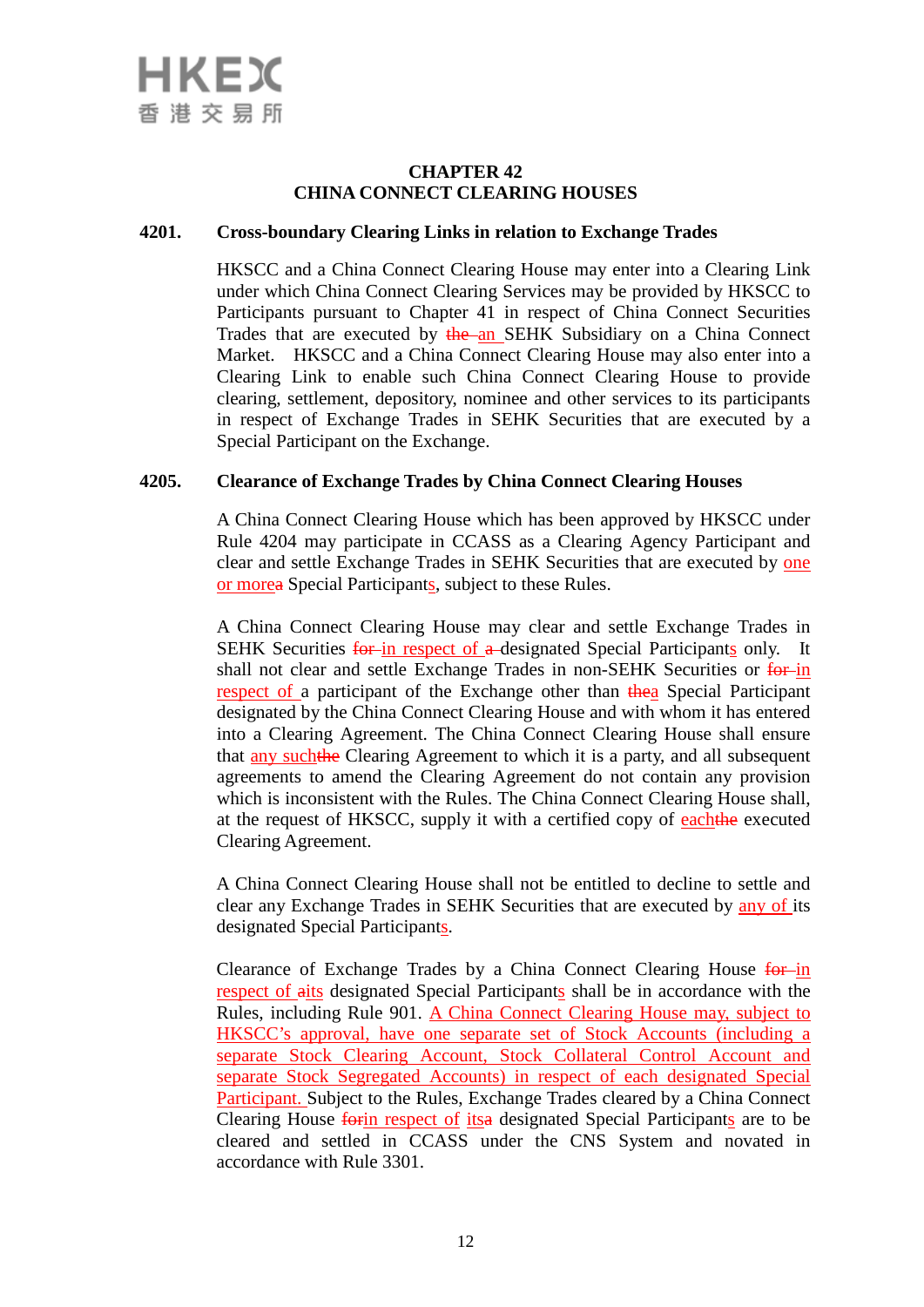

## **4206. Restrictions applicable to a China Connect Clearing House relating to the clearance of Exchange Trades and other transfers**

Notwithstanding any other provision in the Rules to the contrary, the following restrictions shall apply to a China Connect Clearing House:

- (2) no transactions arising out of any Settlement Instructions or (for the avoidance of doubt) any Investor Settlement Instructions, Transfer Instructions or Cross-Border Transfer Instructions by such China Connect Clearing House shall be accepted for settlement and/or clearance by HKSCC, except as mentioned in Rule 4206(3) below or as authorized by HKSCC; and
- (3) the China Connect Clearing House and its participants shall not effect any non-trade transfer or settlement of transactions in Eligible Securities outside of the relevant Trading Link, other than (i) any non-trade transfer or settlement of Eligible Securities as a result of succession, divorce, loss of legal person status, donation to a charitable foundation or approval by any relevant state authority in Mainland China (ii) any matter relating to the creation or enforcement of pledge, (iii) any assistance in judicial enforcement or (iv) any other transfer as may be permitted by the China Securities Regulatory Commission; and
- (4) no transactions arising out of any instructions to transfer between Stock Accounts or CCMS Collateral Accounts allocated to the China Connect Clearing House in respect of different Special Participants shall be accepted for settlement and/or clearance by HKSCC (including for the avoidance of doubt, any transfers otherwise permitted under Rule 4206(3) but for this Rule) unless authorised by HKSCC.

## **4207. Nominee and depository services provided to China Connect Clearing Houses in respect of SEHK Securities**

HKSCC shall provide nominee and depository and other services in respect of SEHK Securities to any China Connect Clearing House which has been approved by HKSCC under Rule 4204 on the same basis as for other Participants as set out in these Rules, provided that:

- (4) HKSCC will not be obliged to provide or arrange to provide copies of corporate communications for corporate communications events to participants of the China Connect Clearing House or any of their clients; and
- (5) where the entitlements or securities being granted or offered by an issuer under any corporate action do not constitute Eligible Securities, HKSCC may, at the cost of the China Connect Clearing House, make such arrangement with or for the China Connect Clearing House regarding the disposal or realization of such securities as HKSCC may consider appropriate; and